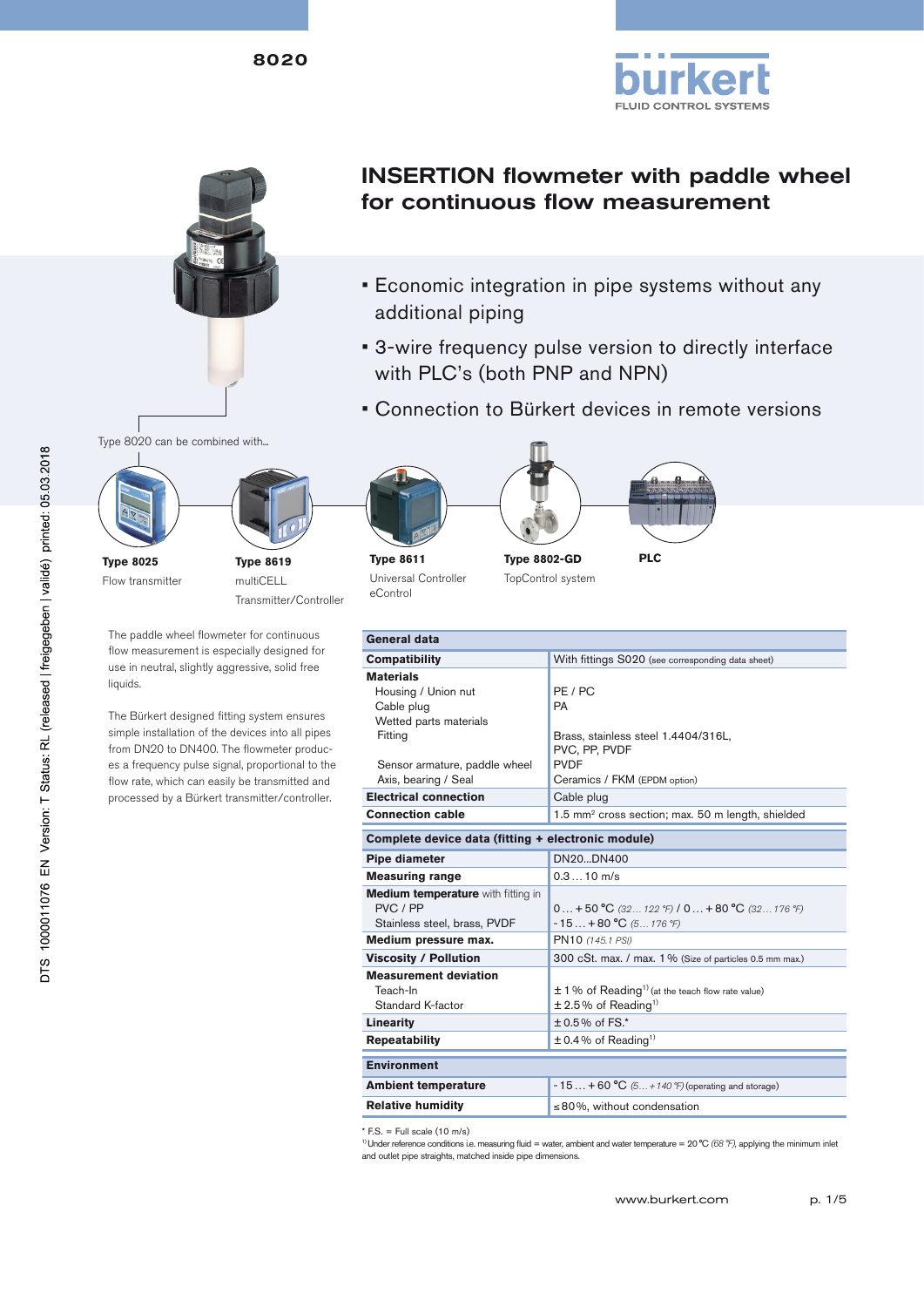8020



| Electrical data                |                                                             |
|--------------------------------|-------------------------------------------------------------|
| <b>Operating voltage</b>       | 1236 V DC (via Bürkert transmitter for "Low Power" version) |
| <b>Current consumption</b>     | with sensor                                                 |
| Pulse version                  | $\leq 50$ mA                                                |
| Pulse "Low power" version      | $\leq$ 0.8 mA                                               |
| <b>Output: Frequency</b>       |                                                             |
| Pulse version                  | Transistor NPN/PNP, open collector, max. 100 mA,            |
|                                | frequency: $0300$ Hz; duty cycle $\frac{1}{2}$              |
| Pulse "Low Power" version      | Transistor NPN, open collector, max. 10 mA,                 |
|                                | frequency: $0300$ Hz; duty cycle $\frac{1}{2}$              |
| Reversed polarity of DC        | Protected                                                   |
| <b>Standards and approvals</b> |                                                             |
| <b>Protection class</b>        | IP65 with connector plugged-in and tightened                |
| <b>Standard and directives</b> |                                                             |
| <b>EMC</b>                     | EN 61000-6-2, 61000-6-3                                     |
| Pressure                       | Complying with article 3 of §3 from 97/23/CE directive.*    |
| Vibration                      | EN 60068-2-6                                                |
| Shock                          | EN 60068-2-27                                               |

\* For the 97/23/CE pressure directive, the device can only be used under following conditions (depend on max.

| pressure, pipe diameter and fluid). |                                 |  |  |
|-------------------------------------|---------------------------------|--|--|
| <b>Type of fluid</b>                | <b>Conditions</b>               |  |  |
| Fluid group 1, §1.3.a               | DN25 only                       |  |  |
| Fluid group 2, §1.3.a               | $DN \leq 32$ or                 |  |  |
|                                     | DN $>$ 32 and PN*DN $\leq$ 1000 |  |  |
| Fluid group 1, §1.3.b               | $DN \leq 25$ or                 |  |  |
|                                     | DN $>$ 25 and PN*DN $\leq$ 2000 |  |  |
| Fluid group 2, §1.3.b               | DN $\leq 400$                   |  |  |

# Pressure / temperature chart

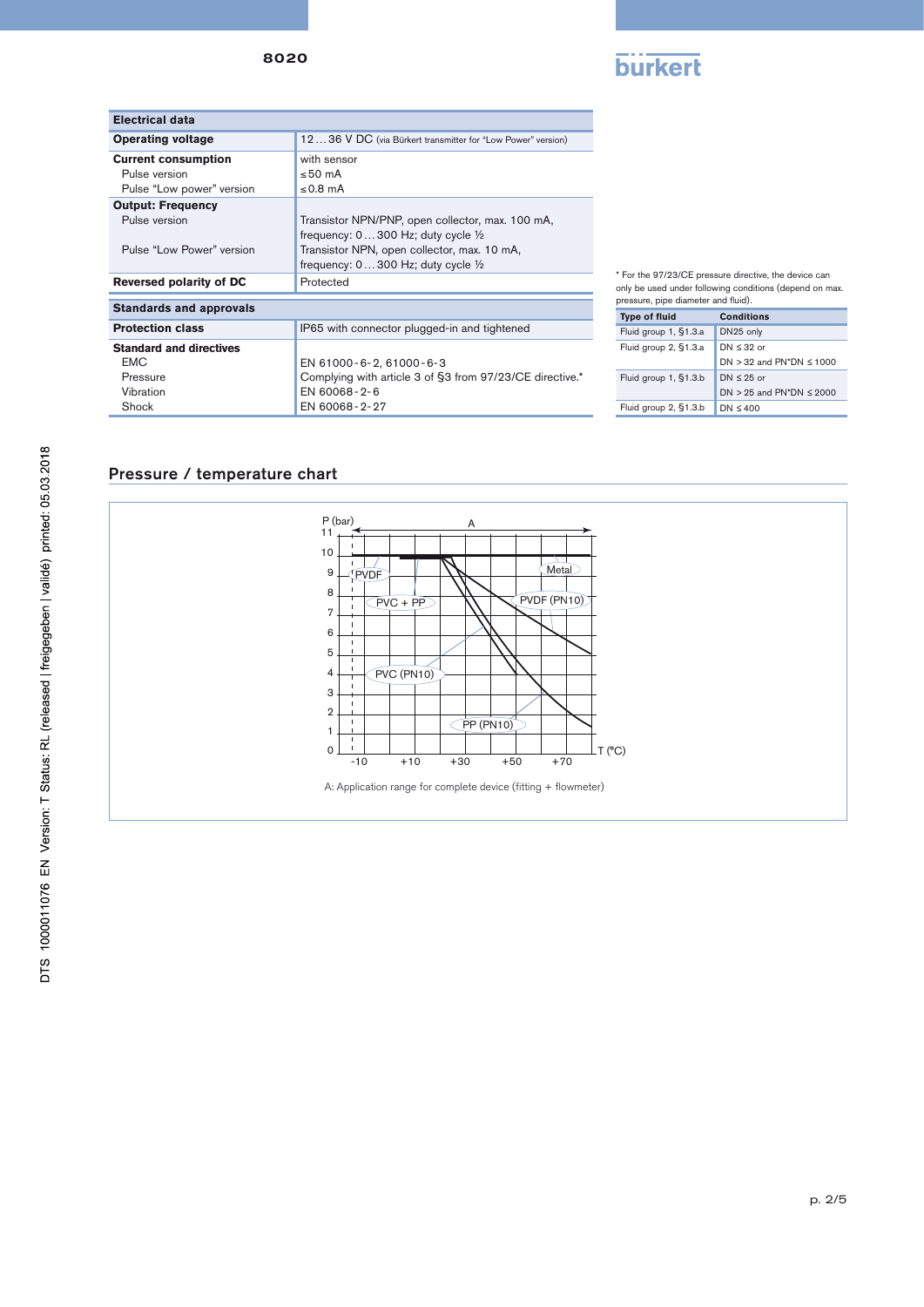



#### Design and principle of operation



The flowmeter 8020 consists of a transducer and a paddle-wheel with ceramic bearings. The ceramic rotating axis is set on the end of a PVDF INSERTION sensor armature. The transducer is mounted inside the armature. In a 3-wire system, the signal can be displayed or processed directly. The output signal is provided via cable plug.

When liquid flows through the pipe, the paddle-wheel is set in rotation. The non-wetted permanent magnets inserted in the paddle wheel generate a measuring signal which frequency is proportional to the flow velocity. A conversion coefficient (K-factor, available in the instruction manual of the fitting), specific to each pipe (size and material) enables the conversion of this frequency into flow rate.

Two electronic module versions with frequency output are available:

- with one pulse output (either NPN or PNP transistor output depending on wiring). An external power supply of 12…36 V DC is required. It is designed for connection to any system with open collector NPN or PNP frequency input.

nected to separate versions of flow transmitters Type 8025/8032. - with one pulse "Low Power" output (NPN transistor output). An external power supply of 12…36 V DC is required. Can only be con-

 $\mathcal{A}(\mathcal{A})$  and  $\mathcal{A}(\mathcal{A})$ 

#### Installation



The 8020 flowmeter can easily be installed into any Bürkert INSERTION fitting system (S020) by just fixing the main nut.

Minimum straight upstream and downstream distances must be observed. According to the pipe's design, necessary distances can be bigger or use a flow conditioner to obtain the best result. The most important layouts that could lead to turbulence in the flow are shown below, together with the associated prescribed minimum inlet and outlet distances determined according to the standard EN ISO 5167-1.



The device can be installed into either horizontal or vertical pipes. Mount the 8020 in these correct ways to obtain an accurate flow measurement.



Pressure and temperature ratings must be respected according to the selected fitting material. The suitable pipe size is selected using the diagram Flow/ Velocity/DN. The measuring device is not designed for gas flow measurement.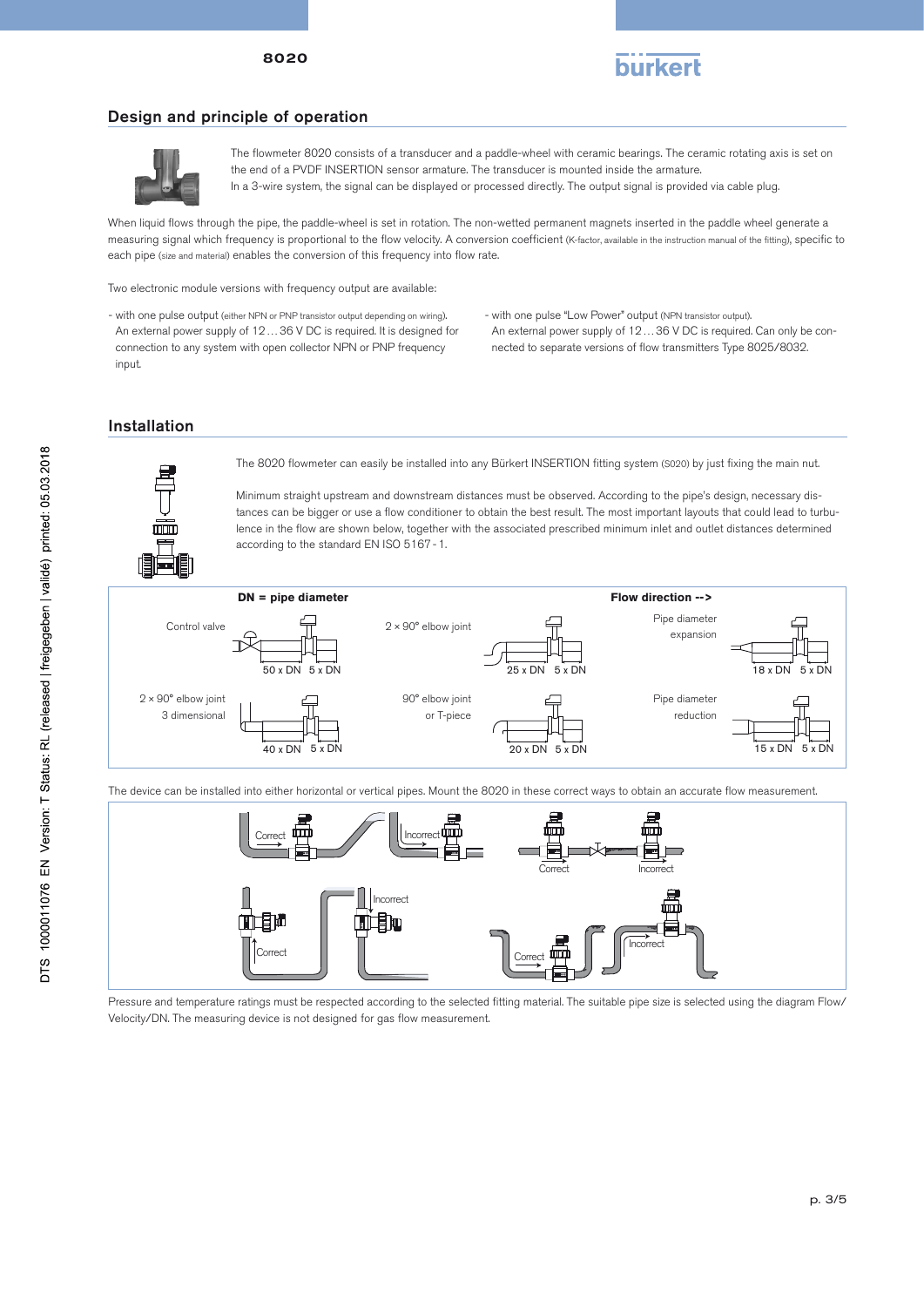# **burkert**

# Diagram Flow/Velocity/DN Dimensions

#### **Example:**

• Flow: 10 m3/h

• Ideal flow velocity: 2…3 m/s

For these specifications, the diagram indicates a pipe size of DN40 [or DN50 for (\*) mentioned fittings]

#### **Flow rate of fluid**



**\* for following fittings with: • external thread acc. to SMS 1145** 

**• weld end acc. to SMS 3008, BS 4825-1/ASME BPE/DIN 11866 series C or DIN 11850 series 2/**

**DIN 11866 series A/DIN EN 10357 series A • Clamp acc. to SMS 3017, BS 4825-3/ASME BPE or DIN 32676 series A**





| <b>DN</b> | $H$ [mm]             |               |                          |                   |  |
|-----------|----------------------|---------------|--------------------------|-------------------|--|
| [mm]      | т.<br><b>Fitting</b> | <b>Saddle</b> | <b>Plastic</b><br>spigot | St. St.<br>spigot |  |
| 20        | 153.5                |               |                          |                   |  |
| 25        | 153.5                |               |                          |                   |  |
| 32        | 157.0                |               |                          |                   |  |
| 40        | 161.0                |               |                          |                   |  |
| 50        | 167.0                | 191.5         |                          | 162.5             |  |
| 65        | 167.0                | 190.5         | 172.5                    | 167.0             |  |
| 80        |                      | 194.5         | 177.5                    | 173.0             |  |
| 100       |                      | 199.5         | 184.0                    | 183.5             |  |
| 110       |                      | 195.5         |                          |                   |  |
| 125       |                      | 202.5         |                          | 194.5             |  |
| 150       |                      | 212.5         | 230.0                    | 205.5             |  |
| 180       |                      | 236.5         |                          |                   |  |
| 200       |                      | 248.5         | 251.0                    | 226.0             |  |
| 250       |                      |               | 269.0                    | 286.0             |  |
| 300       |                      |               | 280.5                    | 305.5             |  |
| 350       |                      |               | 294.0                    | 317.5             |  |
| 400       |                      |               | 308.5                    |                   |  |
|           |                      |               |                          |                   |  |